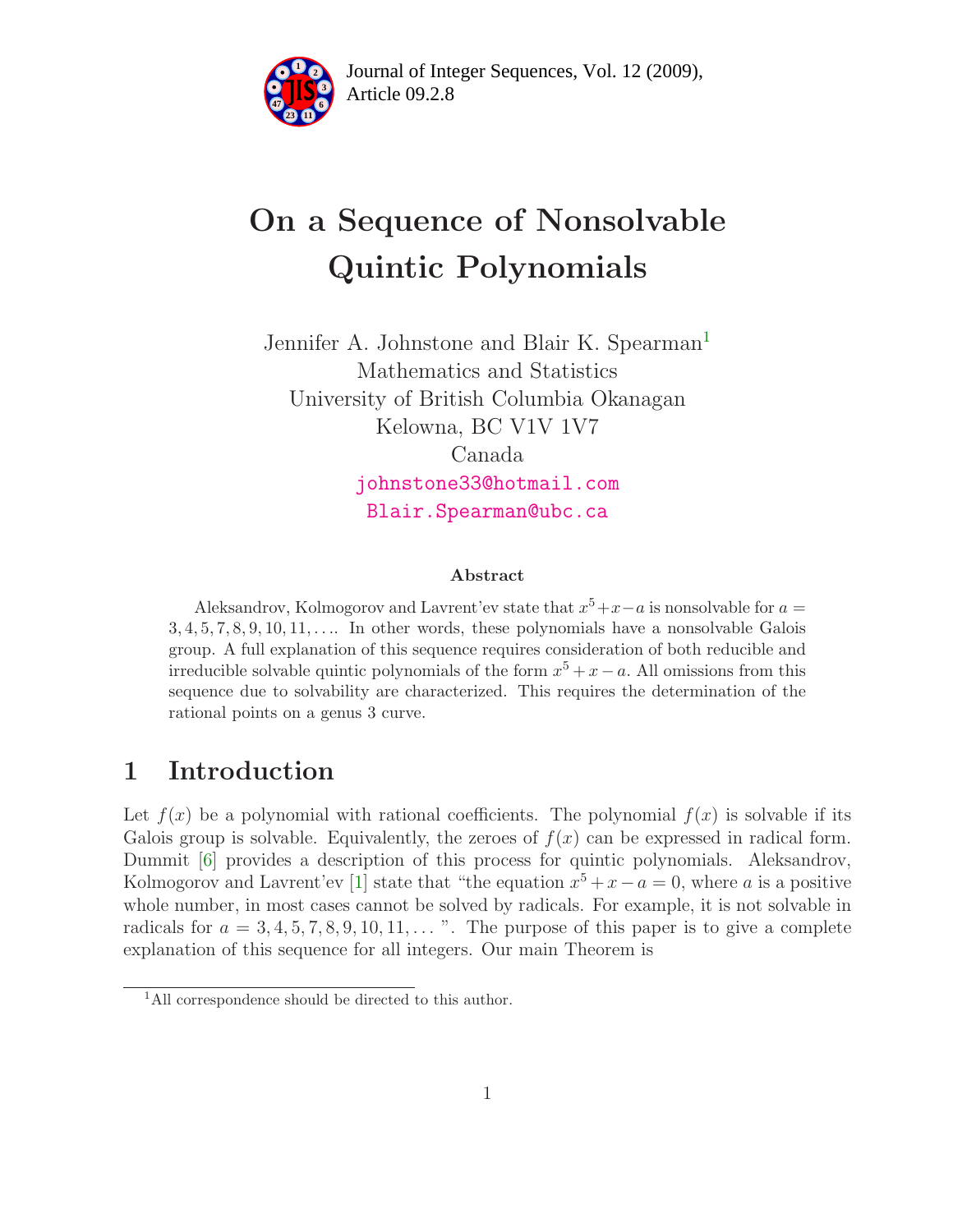**Theorem 1.** Let  $f(x) = x^5 + x - a$  where a is an integer. Then  $f(x)$  is not solvable by radicals unless

$$
a = r5 + r
$$
 for some integer r,  
or 
$$
a = \pm 1, \pm 6.
$$

In Section [2](#page-1-0) we give some preliminary results we shall need for the proof of our theorem, which is given in Section [3.](#page-3-0)

### <span id="page-1-0"></span>2 Preliminary Results

If the polynomial  $f(x) = x^5 + x - a$  is reducible over Q then  $f(x)$  is solvable by radicals since the factors have degree at most four. In this section we begin by enumerating the values of the integer a for which  $f(x)$  is reducible over  $\mathbb{Q}$ . The first class of reducibility is the easiest and is described in the following lemma, where the proof is obvious and thus omitted.

<span id="page-1-1"></span>**Lemma 1.** Let  $f(x) = x^5 + x - a$  where a is an integer. If  $f(x)$  has a rational zero, say r, then r is an integer and  $a = r^5 + r$ .

<span id="page-1-2"></span>For the second class of reducible polynomials Rabinowitz [\[7\]](#page-4-2) provides us with the following result:

**Proposition 1.** The only integers a for which  $x^5 + x - a$  factors into the product of an irreducible quadratic and an irreducible cubic are  $a = \pm 1$  and  $a = \pm 6$ .

<span id="page-1-3"></span>Now we need a characterization of solvable irreducible quintic trinomials  $x^5 + x - a$ . This is given by a Theorem of Dummit [\[6\]](#page-4-0), specialized to our polynomials.

**Proposition 2.** The irreducible quintic  $x^5 + x - a \in \mathbb{Q}[x]$  is solvable by radicals if and only if the resolvent sextic polynomial

$$
t^{6} + 8t^{5} + 40t^{4} + 160t^{3} + 400t^{2} + (512 - 3125a^{4})t + 256 - 9375a^{4}
$$
 (1)

has a rational zero t.

<span id="page-1-4"></span>To finish this section we give a determination of the set of rational points on a genus 3 curve. This result will be required in the proof of our theorem.

**Lemma 2.** The affine curve  $y^2 = (20x^4 - 1)(5x^4 + 1)$  has no rational points.

Proof. The computational method of proof used here is described in depth, with examples, by Bremner and Tzanakis [\[3\]](#page-4-3). We shall work in the number field  $K = \mathbb{Q}(\theta)$  where  $\theta$  is a zero of  $z^4 + 3z^2 + 1$ . The number field K is a bicyclic quartic field, specifically  $K = \mathbb{Q}(\sqrt{-1}, \sqrt{5})$ . The maximal order  $O_K$  of K is  $\mathbb{Z}[\theta]$ , the class number of  $O_K$  is 1, and the fundamental unit of  $O_K$  is  $\varepsilon = 1 + \theta^2$ . Let  $(x, y) = (X/Z, Y/Z^4)$  where  $X, Y, Z \in \mathbb{Z}$  and  $gcd(X, Z) = 1$  with  $Z \neq 0$ . This gives us the following equation:

$$
Y^2 = (20X^4 - Z^4)(5X^4 + Z^4). \tag{2}
$$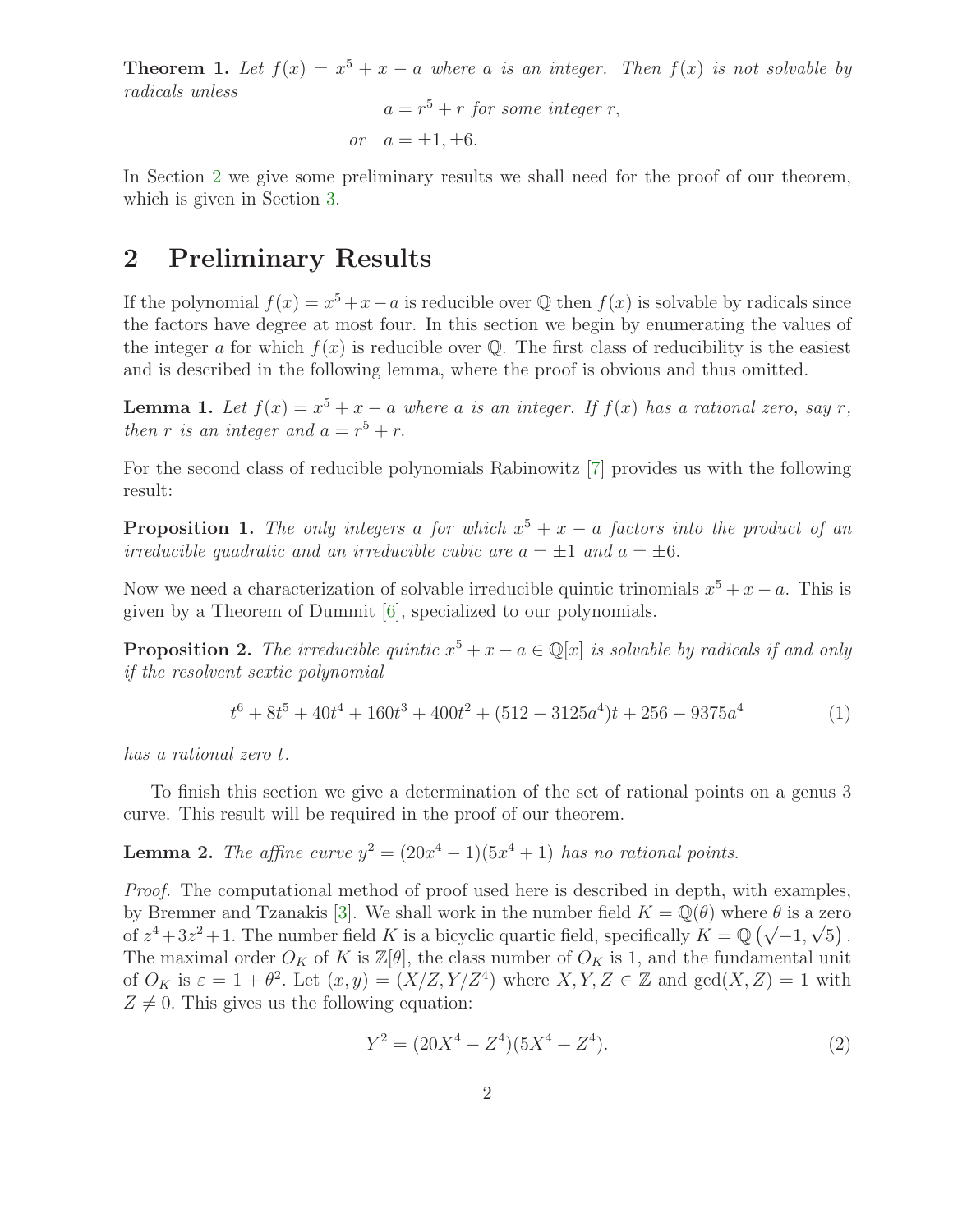If X and Z are both odd then [\(2\)](#page-3-1) reduces to  $Y^2 \equiv 2 \pmod{4}$ , which is impossible. If X is even and Z is odd then [\(2\)](#page-3-1) reduces to  $Y^2 \equiv 3 \pmod{4}$ , which is also impossible. Therefore, we may assume throughout the remainder of this proof that  $X$  is odd and  $Z$  is even. We also observe that  $X \neq 0$ . Factoring [\(2\)](#page-3-1) over K gives

$$
F_1F_2=25Y^2.
$$

where

$$
F_1 = (10X^2 + (2\theta^2 + 3)Z^2)(5X^2 + (\theta^3 + 4\theta)Z^2),
$$
  
\n
$$
F_2 = (10X^2 - (2\theta^2 + 3)Z^2)(5X^2 - (\theta^3 + 4\theta)Z^2).
$$
\n(3)

Now we have the following factorization of ideals in  $O_K$ 

$$
\langle 2 \rangle = \wp_2^2, \qquad \langle 5 \rangle = \wp_{51}^2 \wp_{52}^2.
$$

We also have the identities

$$
(-10X2 + (2\theta3 + 2\theta2 + 8\theta + 3)Z2)F1 + (10X2 + (2\theta3 + 2\theta2 + 8\theta + 3)Z2)F2
$$
  
= 10Z<sup>6</sup>( $\theta$ <sup>3</sup> - 4 $\theta$ <sup>2</sup> + 4 $\theta$  - 6),

and

$$
((10\theta^3 + 10\theta^2 + 40\theta + 15)X^2 - (5\theta^3 + 10\theta)Z^2)F_1
$$
  
+
$$
+((10\theta^3 + 10\theta^2 + 40\theta + 15)X^2 + (5\theta^3 + 10\theta)Z^2)F_2
$$
  
= 
$$
500X^6(2\theta^3 + 2\theta^2 + 8\theta + 3).
$$

Then since X and Z are relatively prime and the norms of the elements  $(\theta^3 - 4\theta^2 + 4\theta - 6)$ and  $(2\theta^3 + 2\theta^2 + 8\theta + 3)$  from K to Q are both equal to 5<sup>4</sup> we see that the gcd ideal of  $F_1$  and  $F_2$  involves only prime ideals dividing 2 and 5. Recalling the observation stated just after equation [\(2\)](#page-3-1) that X is odd and Z is even, we see from equation [\(3\)](#page-3-1) that  $\wp_2^4 \parallel F_1F_2$ ,  $\wp_2^2 \parallel F_1$ and  $\wp_2^2 \parallel F_2$ . Furthermore, if  $5 \nmid Z$  then as ideals,  $\langle 2\theta^2 + 3 \rangle = \langle \theta^3 + 4\theta \rangle = \wp_{51}\wp_{52}$ , so that [\(3\)](#page-3-1) implies  $\wp_{51}^4 \wp_{52}^4 \parallel F_1F_2$ ,  $\wp_{51}^2 \wp_{52}^2 \parallel F_1$ , and  $\wp_{51}^2 \wp_{52}^2 \parallel F_2$ . Finally, if 5 | Z then 5 | X so that [\(3\)](#page-3-1) gives  $\wp_{51}^8 \wp_{52}^8 \parallel F_1F_2$ ,  $\wp_{51}^4 \wp_{52}^4 \parallel F_1$  and  $\wp_{51}^4 \wp_{52}^4 \parallel F_2$ . We conclude that modulo squares the gcd ideal of  $F_1$  and  $F_2$  is  $\langle 1 \rangle$ . We now deduce equations

$$
F_1 = gU^2
$$
 and  $F_2 = gV^2$ , (4)

with  $5Y = gUV$  and  $g = (-1)^{i_0} \varepsilon^{i_1}$ ,  $i_0, i_1 = 0, 1$ . Using the first of these two equations, a K-rational solution  $(X, Z, U)$  to this equation would yield a K-rational point  $(x, y)$  on the elliptic curve

$$
y^2g = x(10x + 2\theta^2 + 3)(5x + \theta^3 + 4\theta). \tag{5}
$$

This elliptic curve arises by multiplying the first equation in [\(4\)](#page-3-1) by  $X^2/Z^6$  and defining  $y = XU/Z^3$  and  $x = X^2/Z^2$ . We wish to determine the Mordell-Weil group of each of these elliptic curves over the number field  $K$ . To do this we appeal to Magma and the routine PseudoMordellWeilGroup. This routine uses a 2-isogeny descent when available, returning *true* in the output when the rank is determined. Bruin  $[4]$  gives detailed information on this routine. For all four choices of q in  $(5)$ , using PseudoMordellWeilGroup, we found that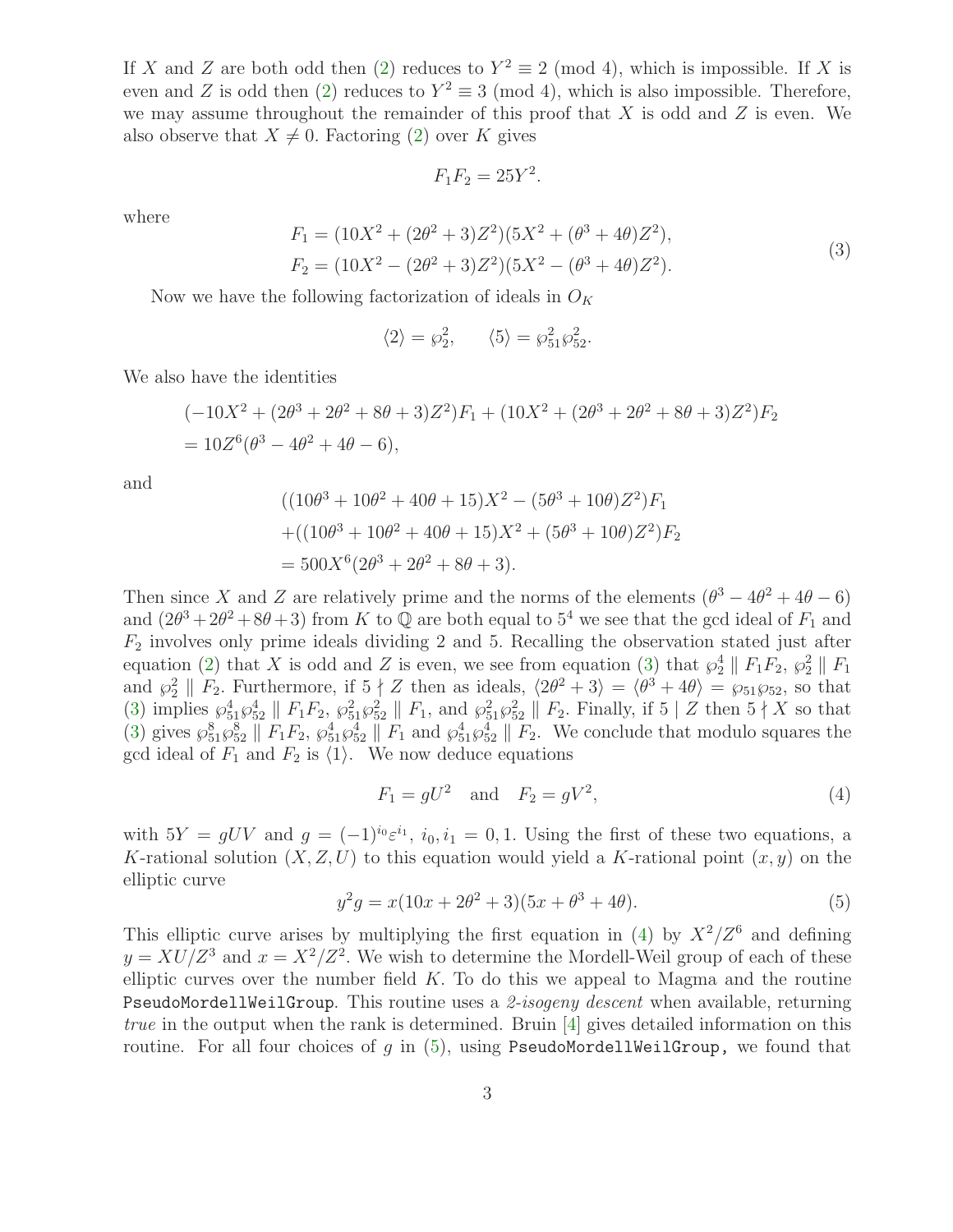the group of K-rational points is isomorphic to  $\mathbb{Z}/2\mathbb{Z} + \mathbb{Z}/2\mathbb{Z}$ . Thus the only K-rational points on  $(5)$  are the obvious 2-torsion points  $(0, 0)$ ,  $\sqrt{ }$ −  $2\theta^2 + 3$ 10 , 0  $\Big)$  and  $\Big( \theta^3 + 4\theta$ 5 , 0  $\setminus$ . If these points were to yield integer pairs  $(X, Z)$  with  $X, Z \neq 0$ , satisfying [\(2\)](#page-3-1), then one of the nonzero x coordinates would have to be equal to the square of a nonzero rational number, which is impossible as they are not even in  $\mathbb{Q}$ . Hence there are no rational points on the curve  $y^2 = (20x^4 - 1)(5x^4 + 1)$  except the two points at infinity. Equally well, for the last part of this proof, the Magma command IsLocallySolvable can be used to show that the curves  $F_1 = gU^2$ , given in [\(4\)](#page-3-1), have no finite rational points.

## <span id="page-3-0"></span>3 Proof of Theorem

*Proof.* Suppose that  $f(x) = x^5 + x - a$  is solvable by radicals. If  $f(x)$  is reducible then either  $f(x)$  has a rational root or  $f(x)$  factors into the product of and irreducible quadratic and an irreducible cubic polynomial over Q. The case of reducible quintics was covered by Lemma [1](#page-1-1) and Proposition [1,](#page-1-2) in Section [2](#page-1-0) . This gives us the exceptional values of a which are stated in our theorem. Now we search for integral values of a where the polynomials  $x^5 + x - a$ are solvable and irreducible. By Proposition [2,](#page-1-3) this leads to a consideration of the rational solutions  $(t, a)$  satisfying [\(1\)](#page-3-1). The curve (1) is birationally equivalent to the genus 3 curve

$$
y^2 = (3125x^4 - 4)(3125x^4 + 16),
$$
\n(6)

<span id="page-3-1"></span>using the transformations

$$
x = \frac{a}{t+2}, \quad y = \frac{t^2 + 6t - 16}{t+3},
$$
  

$$
t = \frac{3125x^4 + y}{2}, \quad a = 2x + \frac{3125x^5 + xy}{2},
$$
 (7)

and after scaling [\(6\)](#page-3-1) becomes

$$
y^2 = (20x^4 - 1)(5x^4 + 1).
$$

As shown in Lemma [2,](#page-1-4) there are no rational points on this curve. We conclude from the birational transformations given in  $(7)$  that there are no finite rational points  $(t, a)$  satisfying  $(1)$  so that the determination of the integral values of a is complete.

 $\Box$ 

 $\Box$ 

Remark 1. In the proof of Theorem [1](#page-0-1) we actually showed that there were no rational values of a such that  $f(x) = x^5 + x - a$  is solvable and irreducible. An analog of Theorem [1](#page-0-1) for sextic trinomials  $x^6 + x - a$  would be an interesting calculation since for these sextics there exist rational values of a for which  $x^6 + x - a$  is irreducible and solvable over Q. The sextic trinomial  $x^6 + x + \frac{41}{8}$ 8 is irreducible and solvable with Galois group 6T13 in Maple which is isomorphic to  $C_3^2 \rtimes D_4$  [\[5\]](#page-4-5).